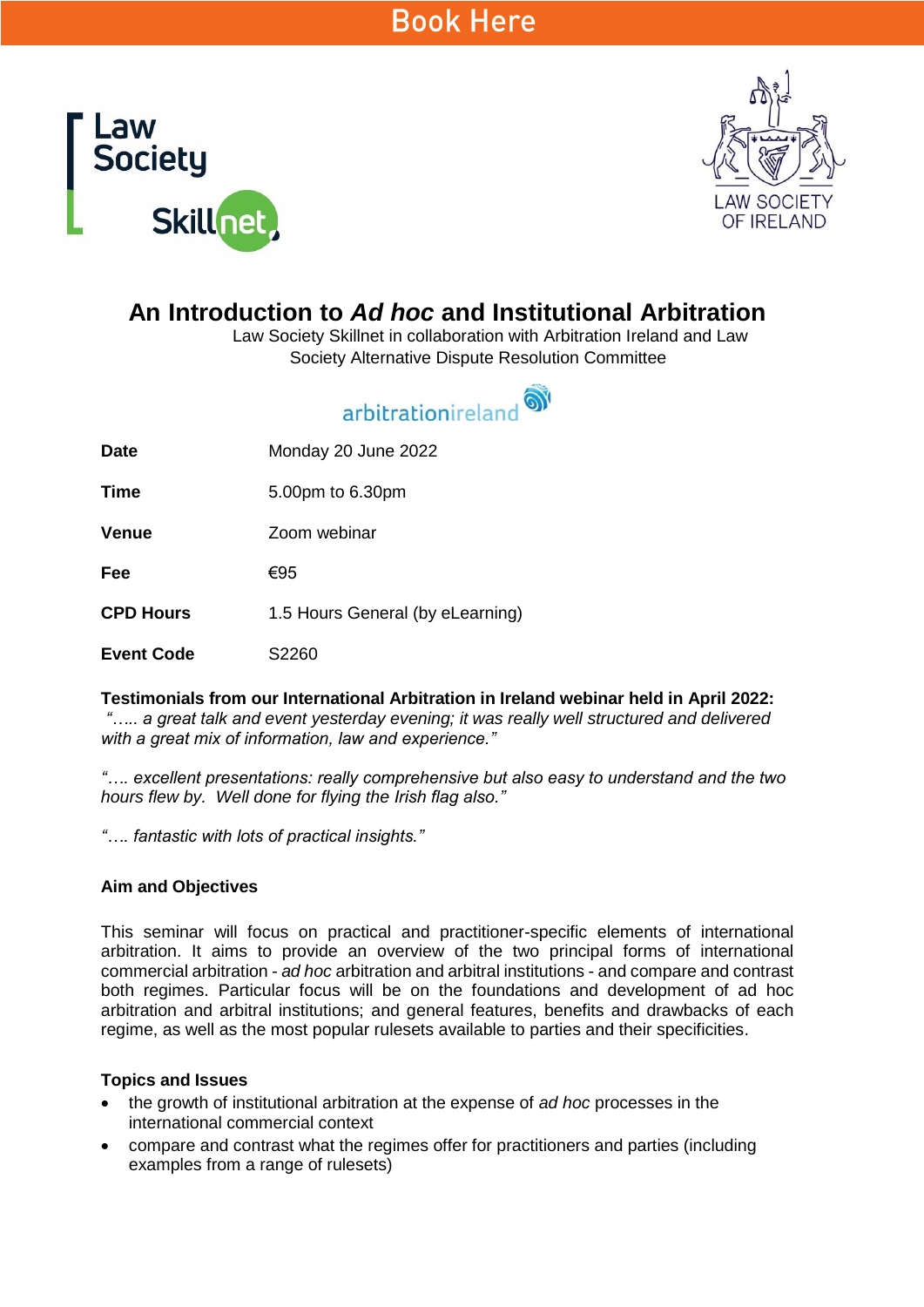### **Programme**

- (1) History and Development of International Arbitration (10 mins)
	- a. Origins of International Arbitration
	- b. The Rise of International Arbitral Institutions
- (2) Comparing and Contrasting *Ad hoc* and Institutional Arbitration (35 mins)
	- a. General Features of each Form
	- b. Benefits/Drawbacks of each Form
	- c. Current Usage: Industries and Statistics
- (3) Major *Ad hoc* and Institutional Rulesets (35 mins)
	- a. UNCITRAL Arbitration Rules
	- b. ICC/LCIA/SIAC/SCC/HKIAC Rules
	- c. Appointing Authorities

Participants will also be provided with a reading list after the webinar, which will contain a number of extracts, links and/or citations of relevant academic and practical sources of further information concerning *ad hoc* arbitration and arbitral institutions.

#### **Chairperson**

#### **Sean McCarthy BL, The Bar of Ireland**

Sean McCarthy is an Irish barrister and New York attorney. He is a former Deputy Counsel at the ICC Secretariat in Paris and the current ICC YAF Representative for Ireland. Sean is also a co-founder and moderator for ArbTech, an online community focused on exploring the future of justice and the intersection between law and technology.

#### **Speakers**

#### **Tomás Navarro Blakemore**

Tomás Navarro Blakemore's work spans across all areas of international dispute resolution, with a focus on international commercial arbitration. He also advises private clients as well as non-profit organisations and social enterprises on structuring, governance and fundraising.

In particular, Tomás has been involved as counsel, arbitrator and secretary to the arbitrator in several commercial and investment arbitration proceedings under various institutional rules (ICC, UNCITRAL, CAS, SCAI, CAM, ICSID Rules), as well as in ad hoc proceedings related to construction, distribution, corporate and sport-related matters. He also advises on contractual matters, negotiations, mediations as well as annulment proceedings and enforcement of foreign judgments and arbitral awards.

Tomás studied a double degree in Law and Political Science at the University of Granada in Spain before completing a LL.M. in International Dispute Settlement (MIDS) at the Graduate Institute of Geneva. He is a member of the Geneva and Madrid bar and is fluent in English, French and Spanish.

#### **Paula Gibbs, A&L Goodbody**

Paula Gibbs is a senior associate in the Dispute and Investigations group at A&L Goodbody. Paula advises clients on complex commercial disputes. She has acted as counsel in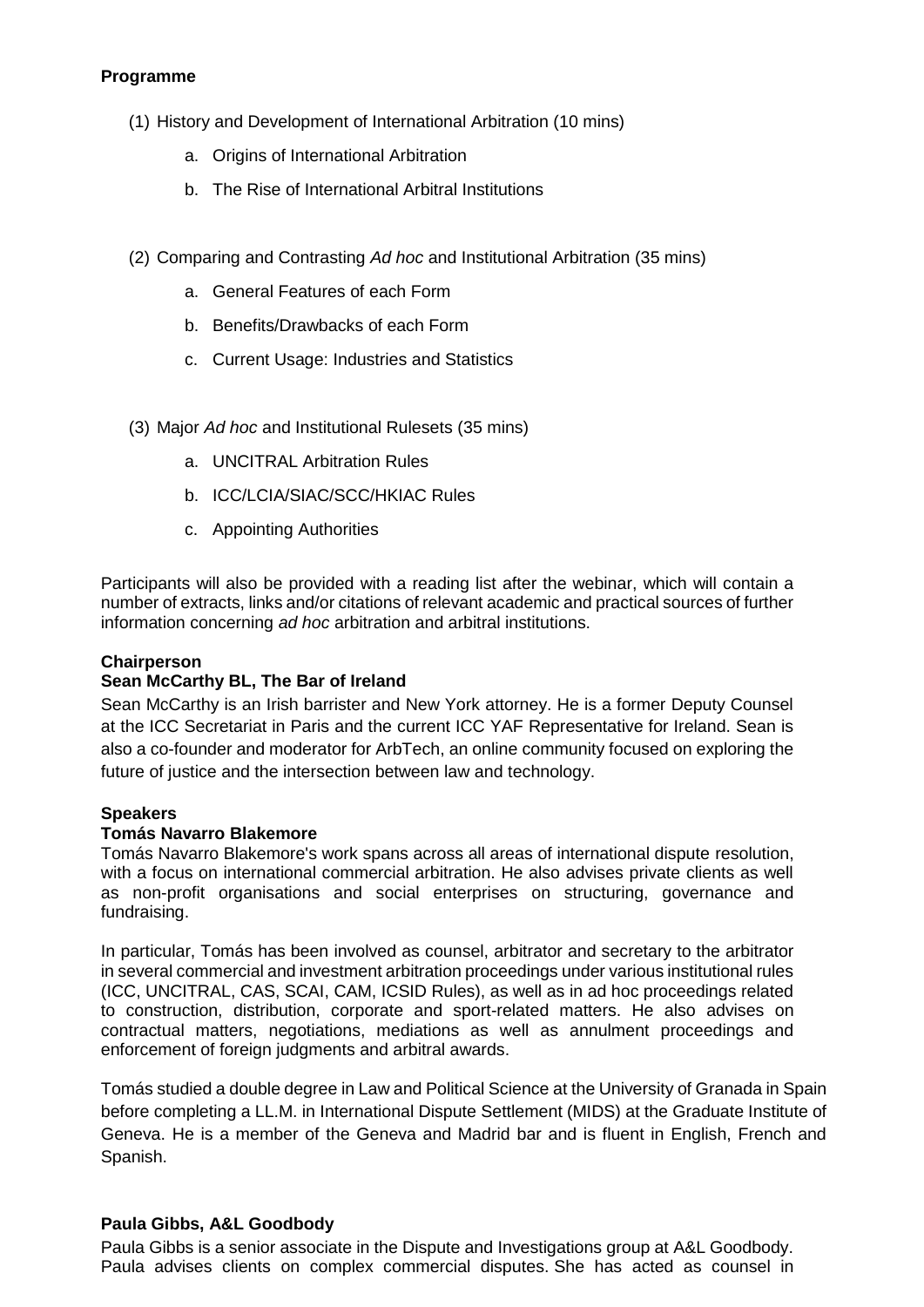commercial and investment treaty arbitrations under various institutional rules including UNCITRAL, LCIA, ICC, SIAC, HKIAC and ICSID Rules and ad-hoc proceedings. Before returning to Ireland, Paula practised in London, Singapore, New Zealand, Hong Kong and the BVI.

**NOTE: Following your participation in this course Law Society Skillnet will issue you with a digital CPD certificate using blockchain-based technology. With blockchain, you can verify with others - such as the Law Society CPD Scheme section - the authenticity of your certificate in a matter of seconds. This initiative is the result of collaboration between Law Society Skillnet and VerifyEd. In summary, you will be provided with a complimentary, secure, virtual library where you can save your future digital CPD certificates. This allows Law Society Skillnet to better serve you, our member, by providing an encrypted platform to issue CPD certificates with cryptographic proof that they were issued by Law Society Skillnet. [Allow 14 days for your certificate to be issued].**

### **IMPORTANT**

- You can register for this event online by clicking **[here](https://www.lawsociety.ie/productdetails?pid=2630)**
- Unless otherwise indicated our Zoom webinars and meetings are held live and are not recorded. If you miss the live webinar/meeting, you cannot play back the event. You also may not avail of your CPD hours for that event.
- For more CPD 2022 information see [https://www.lawsociety.ie/Solicitors/Practising/CPD-](https://www.lawsociety.ie/Solicitors/Practising/CPD-Scheme)**[Scheme](https://www.lawsociety.ie/Solicitors/Practising/CPD-Scheme)**
- View our **Privacy [Statement](https://www.lawsociety.ie/globalassets/documents/lspt/2022/privacy-statement-lspt-lsskillnet.pdf)**
- Please find Arbitration Ireland **[Privacy Statement](https://arbitrationireland.com/wp-content/uploads/2022/02/AI-Privacy-policy_proof1.pdf)**
- If you have technical or other queries, contact a member of the team on: **[lawsocietyskillnet@lawsociety.ie](mailto:lawsocietyskillnet@lawsociety.ie)**

\*Law Society Skillnet members